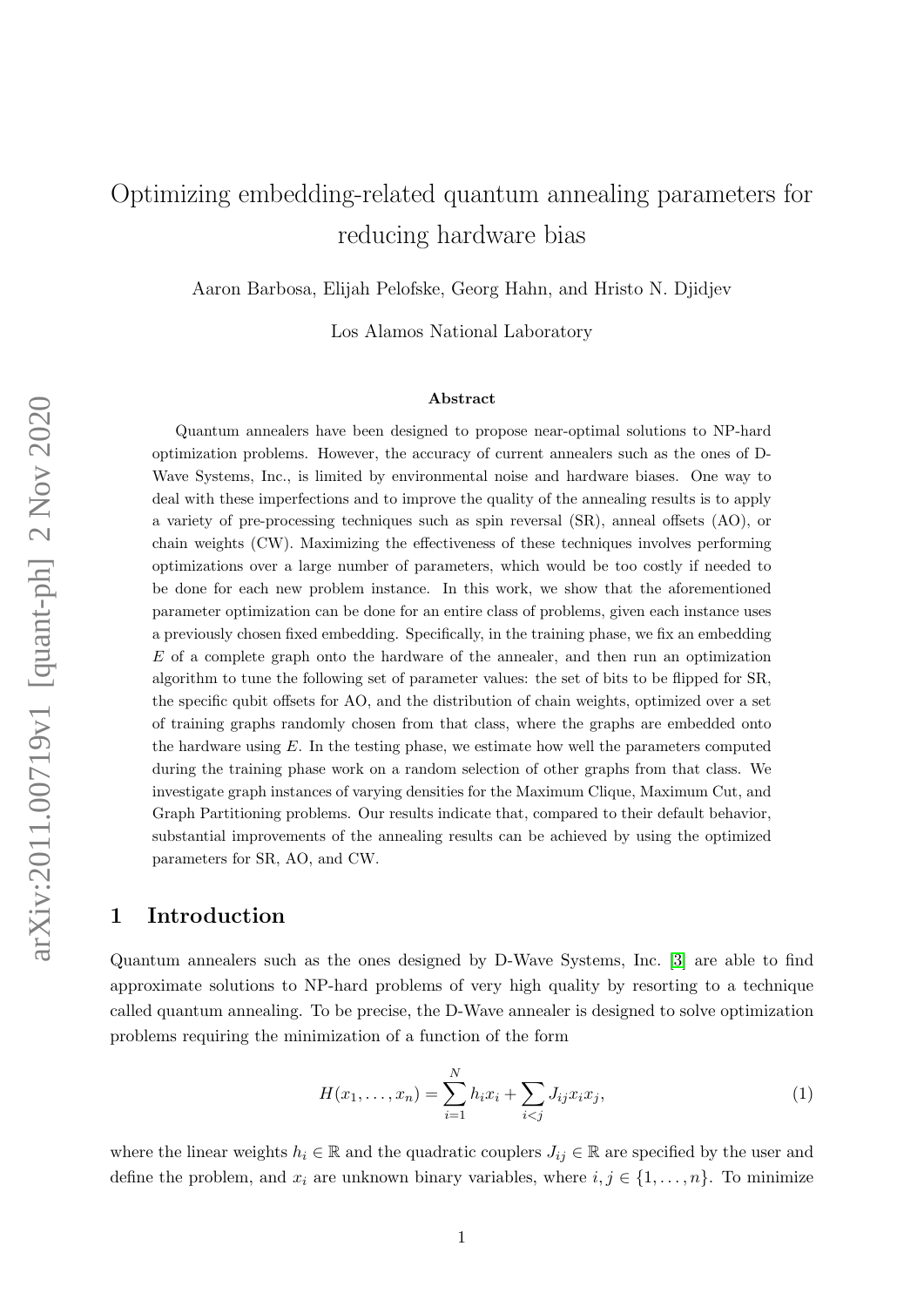eq. [\(1\)](#page-0-0), the D-Wave annealer maps the connectivity of the logical qubits in eq. [\(1\)](#page-0-0), i.e., the graph defined by the set of edges  $(i, j)$  for which  $J_{ij} \neq 0$ , to the qubits and links between them on its hardware chip, called a *Chimera* graph (see [\[2\]](#page-10-1) for a graphical representation of the Chimera graph). The process of submitting a problem to a D-Wave machine is as follows:

- 1. The problem of interest must be represented as the minimization of a function of the form of eq. [\(1\)](#page-0-0). The function of eq. (1) is called a  $QUBO$  (quadratic unconstrained binary optimization) problem if  $x_i \in \{0,1\}$  for  $i \in \{1,\ldots,n\}$ , and an Ising problem if  $x_i \in \{-1, +1\}$  for  $i \in \{1, \ldots, n\}$ . Both QUBO and Ising formulations are equivalent [\[2\]](#page-10-1). We can represent the function of eq.  $(1)$  as a graph P itself having n vertices, one for each variable  $x_i, i \in \{1, \ldots, n\}$ . In this representation, each vertex *i* is assigned a vertex weight  $h_i$ , and each edge between vertices i and j is assigned the edge weight  $J_{ij}$ .
- 2. Next, the problem graph  $P$  is mapped onto the hardware of the D-Wave 2000Q annealer. Since it is usually not the case that the structure of the graph P perfectly matches the structure of the Chimera graph of the D-Wave 2000Q, a minor embedding of P onto the Chimera graph has to be computed. In such an embedding, some logical qubits in eq. [\(1\)](#page-0-0) become a chain, which is a set of hardware qubits on the chip linked together in a way that prompts them to take the same value at the end of the anneal. Defining the chains requires the specification of a parameter determining the strength of the coupling between the qubits in a chain (the *chain strength* or *chain weight*). The minor-embedded problem P onto the Chimera graph corresponds to a new graph  $P'$ , which is a subgraph of the Chimera graph.
- 3. At the start of the annealing process, the qubits used in the embedding of  $P'$  onto the D-Wave hardware are initialized in an equal superposition [\[3,](#page-10-0) [7\]](#page-10-2). During annealing, the system is slowly driven from the neutral transverse field Hamiltonian to the user-specified QUBO or Ising problem  $H$  of eq. [\(1\)](#page-0-0) while remaining, in theory, in the ground state.
- 4. Since all qubits in a chain represent one logical qubit, they act as one in theory. However, this is not guaranteed in practice, and hardware qubits in a chain might not always take the same value after annealing. In this case, we speak of a broken chain. There is no unique way to assign a definite value to each logical qubit employed in eq. [\(1\)](#page-0-0) based on its broken chain, and D-Wave offers several default methods to unembed chains, i.e., to decide on the value to be assigned to broken chains.

In practice, several sources of error potentially decrease the quality of the solution returned by the D-Wave annealer. First, before annealing, the linear weights and quadratic couplers in eq. [\(1\)](#page-0-0) have to be mapped to electrical currents on the hardware chip using a linear-to-analog converter [\[7\]](#page-10-2). This conversion works with a finite precision of 8 bits, thus necessarily resulting in weights spanning a range larger than 8 bits to be mapped imprecisely due to rounding errors. Moreover, so-called *leakage* may occur on the physical chip from the coupler  $J_{ij}$  to the adjacent linear weights  $h_i$  and  $h_j$ , where  $i, j \in \{1, ..., n\}$ . This can likewise alter the linear weights  $h_i$ and  $h_i$  [\[6\]](#page-10-3), where the effect is reported to be more serious for chained qubits.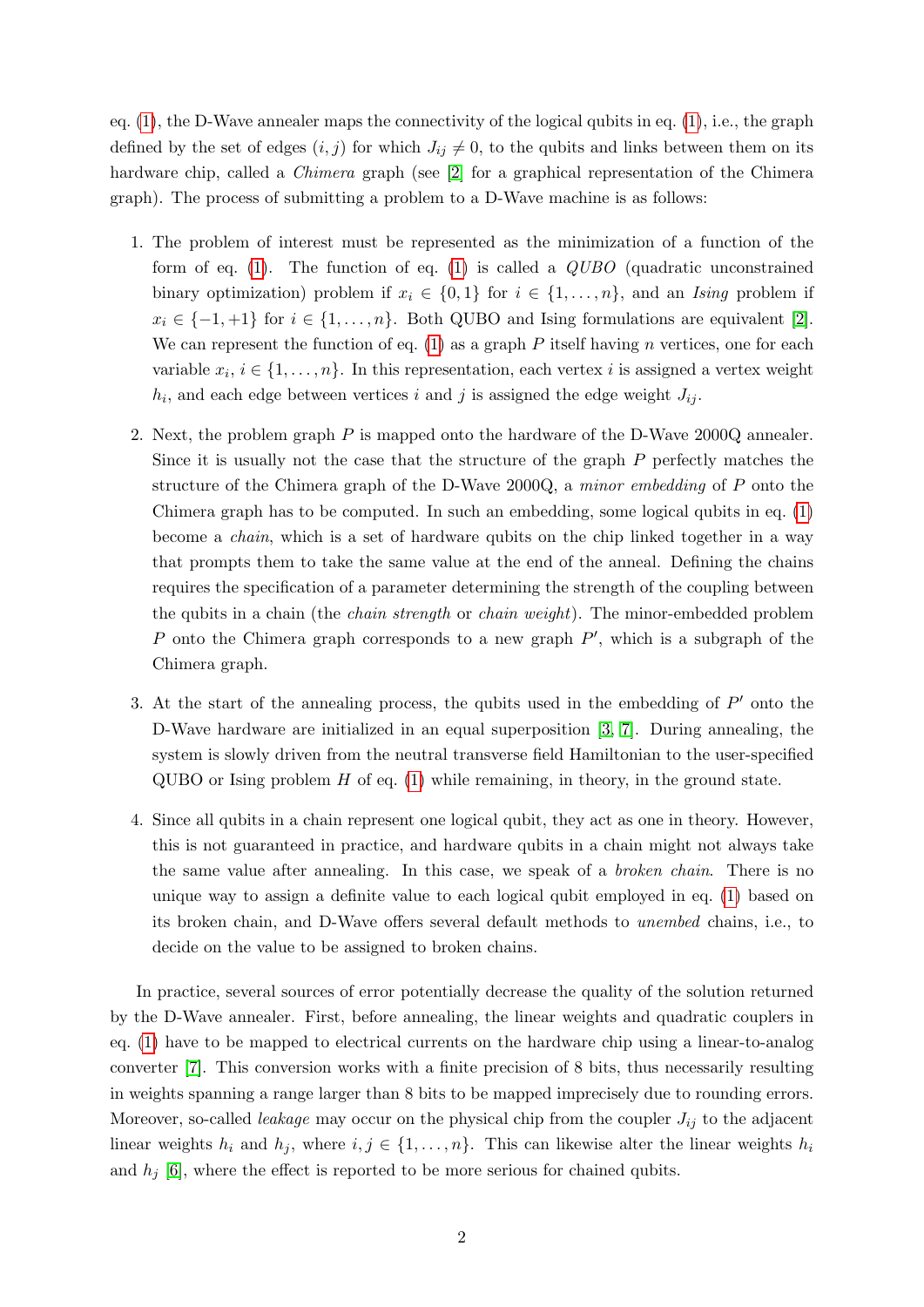One simple way to mitigate such hardware biases is the so-called spin reversal (SR) or gauge transform. Spin reversal works on Ising problems and is based on the idea that although, theoretically, quantum annealing is invariant under a gauge transformation (i.e., the reversal of spin-up and spin-down in a quantum system), the D-Wave annealer is not a closed system and thus breaks gauge symmetry. As a consequence, two Ising problems in which certain spins have been flipped result in (slightly) different systems when mapped onto the annealer. Solving several Ising problems with a certain number of spin reversed qubits allows us to average results, and balance out errors. In practice, we select an arbitrary subset of variables  $S \subseteq \{1, \ldots, n\}$  in an Ising problem, and substitute the corresponding variables as  $x_i \rightarrow -x_i$  for all  $i \in S$  in the Ising problem (the corresponding linear terms and quadratic couplers have to be modified as well). This is equivalent to re-interpreting an up spin as a down spin and vice versa, thus leaving the ground state of the Ising problem invariant, but having the potential to reduce analog and systematic errors on the device. The spin reversal can be applied on two different levels, either before or after embedding eq. [\(1\)](#page-0-0) onto the hardware (see Section [2\)](#page-3-0). In this work we explore both variants.

Second, in theory, all qubits evolve simultaneously during the anneal process, experiencing equal changes to the tunneling energy and equally contributing to the classical energy function [\[1\]](#page-10-4). In practice, however, qubits freeze out at different times during the anneal [\[10\]](#page-11-0), which might bias the qubit states at readout after annealing. To this end, D-Wave offers to set anneal offsets (AO) for all individual qubits with the aim to improve the solution quality. In order to synchronize the evolution of the qubits, the D-Wave 2000Q device offers the ability to delay or advance the evolution of individual qubits within predefined ranges, meaning that qubits can individually be set to start their anneal process earlier or later compared to the default schedule. We consider setting individual anneal offsets for all qubits in this work. Analogously to spin reversal, we consider applying anneal offsets in two different ways, either using separate AO for each individual qubit, or using the same AO for all qubits in each chain (see Section [2\)](#page-3-0).

Third, all couplers on the D-Wave hardware require the specification of a weight, and as such, when embedding a logical qubit as a chain on the D-Wave hardware, couplers have to also be assigned to all pairwise connections of chained qubits. The chain weight is typically set by D-Wave, in which case some overall weight is equally distributed to all couplers in a chain. However, it can also be set manually. We read out the total chain weight (CW) determined by D-Wave for each chain, and aim to re-distribute it along the chain in an optimal way.

Although SR, AO, and CW can be effective for removing hardware biases in the annealer, it is non-trivial to optimally select the actual qubits to which a spin reversal is applied, or the values of the anneal offsets or chain weights for each new problem instance being solved. This is because each technique has around 2000 degrees of freedom. Previous work has improved upon the spin reversal transform by using classical optimization in order to find an optimal set of qubits to spin reverse [\[9\]](#page-10-5). Concerning the anneal offsets, D-Wave reports that longer chains are likely to freeze out sooner during the anneal process due to their lower effective tunneling energy [\[1\]](#page-10-4), and they recommend delaying the evolution of those qubits which will be subjected to strong magnetic fields relative to the other working qubits. Moreover, [\[8\]](#page-10-6) suggest to advance qubits in their evolution if their final state does not contribute to the energy of the classical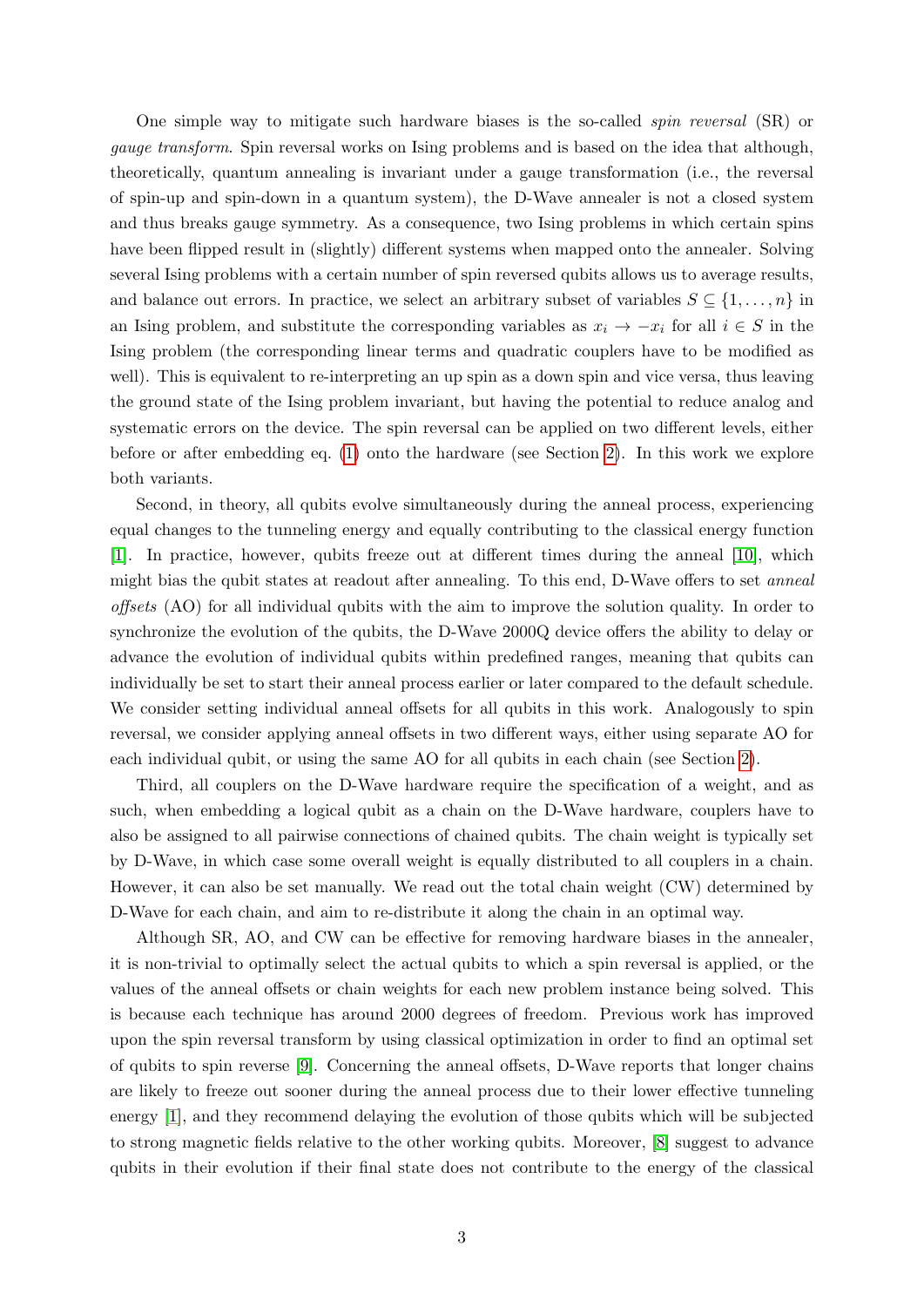solution.

Since tuning all qubits for an application of SR, AO, or CW individually for each new problem instance under consideration is infeasible, we propose a different approach in this work. We aim to optimize SR, AO and CW with respect to a whole class of input problems. We carry out all optimizations in the classical set-up of training and validation sets for three NP-hard problems, the Maximum Clique, Maximum Cut, and Graph Partitioning problems. Using a differential evolution optimizer, we tune the average performance of the spin reversal transform, anneal offsets, or chain weights across all of the training graphs, and evaluate our optimized sets of parameters on a set of test graphs.

The article is structured as follows. In Section [2,](#page-3-0) we describe the background of SR, AO, and CW, as well as the optimization framework we employed. We also introduce the NP-hard problems we consider (Maximum Clique, Maximum Cut, and Graph Partitioning). Experimental results are reported in Section [3.](#page-6-0) The article concludes with a discussion in Section [4.](#page-9-0)

## <span id="page-3-0"></span>2 Methods

In this section, we justify our approach of using a fixed embedding for optimizing SR, AO, and CW (Section [2.1\)](#page-3-1). We provide more details on the two types of spin reversal we apply (Section [2.2\)](#page-3-2), as well as on anneal offsets (Section [2.3\)](#page-4-0) and chain weights (Section [2.4\)](#page-4-1). Section [2.5](#page-5-0) defines the NP-hard problems we consider. A description of the optimization we perform to tune the application of SR, AO, and CW is given in Section [2.6.](#page-6-1)

#### <span id="page-3-1"></span>2.1 Using a fixed embedding

Using the same (fixed) embedding is a key ingredient of our approach. If we want the same set of optimized parameters to work for multiple problems, we need at least one invariant, and it is, in this case, the hardware embedding. We use the fact that, for an NP-hard problem, the limiting factor for embedding its problem graph  $P$  is the largest complete graph that can be embedded onto the quantum annealing hardware. Hence, instead of using an arbitrary embedding of a complete graph that the D-Wave's embedding method minorminer would randomly find, we can use a fixed one, and optimize the hardware related parameters using that fixed embedding. In addition, since we will use the same embedding many times, it makes sense to choose one with as good properties as possible. For this reason, we try several complete graph embeddings and choose one that gives the best performance overall, i.e., the best QUBO/Ising value when using default D-Wave parameters, separate for each of the three considered problems.

#### <span id="page-3-2"></span>2.2 Spin reversal

Suppose we are given an Ising problem in the form of eq. [\(1\)](#page-0-0) and a set  $S \subseteq \{1, \ldots, n\}$  of spins to be reversed. To transform a particular  $x_i$  from  $-1$  to  $+1$ , while keeping the value of eq. [\(1\)](#page-0-0) unchanged, we define a new function H' with  $h'_i \rightarrow -h_i$  and  $J'_{ij} \rightarrow -J_{ij}$ ,  $J'_{ji} \rightarrow -J_{ji}$  for all  $i \in S$ , where  $j \in \{1, \ldots, n\}$ . Note that the ground state energies of H and H' are identical, and each minimum of  $H'$  is a minimum of  $H$  with the *i*th variable having a flipped sign. To apply spin reversal to a set S, we apply the above transformation to each  $i \in S$ .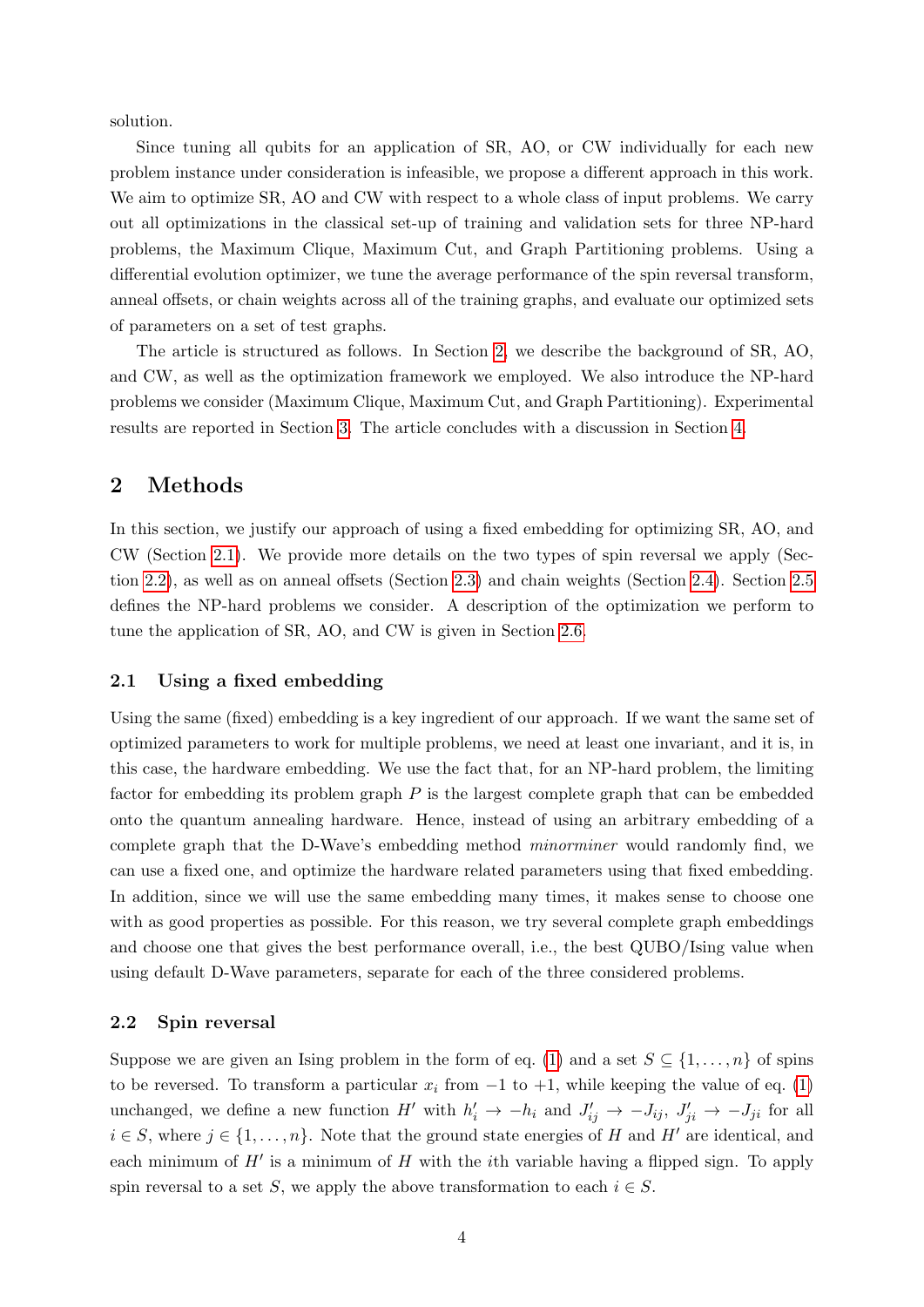It is not obvious how the set S should be chosen to maximize the benefit of the spin reversal. As remarked in [\[6\]](#page-10-3), reversing too few spins leaves the Ising model almost unchanged, whereas applying spin reversal to too many qubits likely results in many pairs of connected qubits being transformed, thus effectively leaving the corresponding quadratic couplers unchanged. In both cases, the spin reversal transform might only have little effect. Hence, the default spin reversal implemented by D-Wave flips roughly half of the qubits randomly.

When optimizing the spin reversal for a particular problem, we are thus asked to determine for each involved qubit a binary spin reversal indicator, denoting if a particular qubit is spin reversed or not.

Note that spin reversal can be applied on two levels: First, we can flip the logical qubits in the formulation of eq. [\(1\)](#page-0-0). This will be referred to as spin reversal on the chain level, since in this case qubits which are being mapped onto the hardware as chains are either all reversed or all non-reversed. Second, we can embed the original problem graph P (see Section [1\)](#page-0-1) and read out the embedded Ising problem in the graph representation  $P'$ . The resulting Ising problem likely consists of more qubits, due to some logical qubits being mapped to a set of physical qubits of the D-Wave hardware, and we can flip each hardware qubit individually. This will be referred to as spin reversal on the qubit level.

## <span id="page-4-0"></span>2.3 Anneal offsets

Typically, all hardware qubits being used in a problem embedded onto the D-Wave quantum chip undergo the same anneal process simultaneously. In such a case, it is normal that qubits freeze out at different times during the anneal [\[10\]](#page-11-0), which, however, might affect negatively the dynamics of the annealing and prevent the system from reaching its ground state. To this end, in the newest generation of the annealer, the start of the anneal process of individual qubits can be moved forward or backward in time, within specified limits.

For D-Wave 2000Q, individual anneal offsets can be specified for each hardware qubit using the parameter anneal offsets, where the value 0 denotes no offset, and positive (negative) values indicate that a qubit's anneal begins ahead of (behind) the standard schedule. The range of the variable anneal offsets is machine dependent, and can be queried with anneal offset ranges. Moreover, anneal offsets are discrete, with a machine dependent step size specified in anneal offset step. We tune the anneal offset of each involved qubit with an optimization within the range *anneal offset ranges* (given as boundary condition to the optimizer) over a discrete search space, similar to spin reversal optimization.

## <span id="page-4-1"></span>2.4 Bias distribution on physical qubits

Typically, logical qubits have to be mapped to chains of hardware qubits when computing a minor embedding of a QUBO/Ising problem of eq. [\(1\)](#page-0-0) onto the D-Wave Chimera graph. In this case, a logical qubit (variable)  $x_i$  is mapped onto a chain  $\{x_i^1, \ldots, x_i^l\}$  having  $l \in \mathbb{N}$  hardware qubits. The linear bias  $h_i$  and the quadratic biases  $J_{ij}$  have to distributed between the physical qubits and the links between them (see Figure [1\)](#page-5-1). The default method of D-Wave distributes  $h_i$  and  $J_{ij}$  uniformly between the qubits  $\{x_i^1, \ldots, x_i^l\}$  and the links between the physical qubits (chains) implementing  $x_i$  and  $x_j$ , respectively. However, there is no evidence that such a method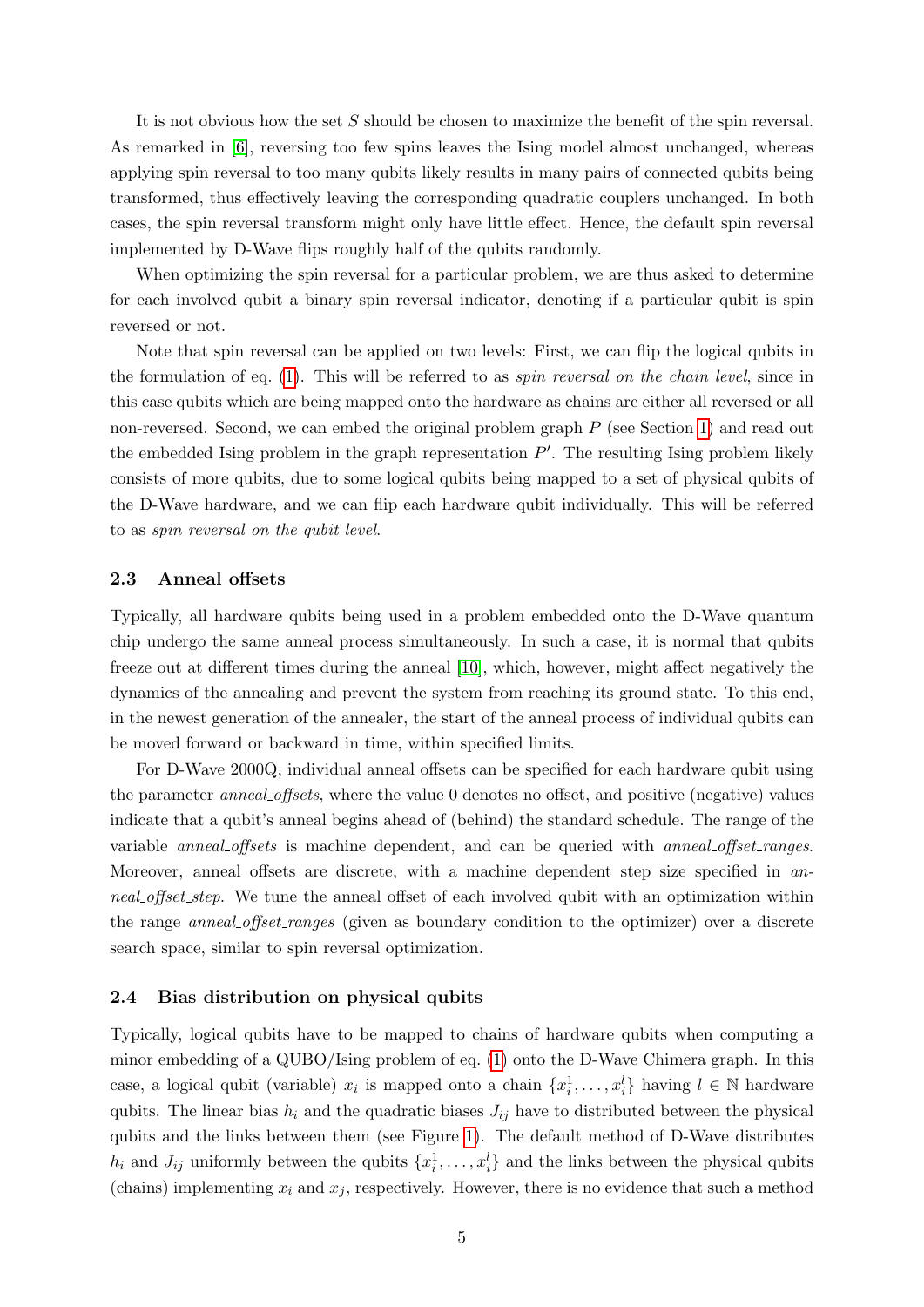

<span id="page-5-1"></span>Figure 1: The logical qubit  $x_i$  (left) is mapped onto the physical qubits  $x_i^1, \ldots, x_i^7$  (right), and the logical couplers  $J_{ji}$  and  $J_{ik}$  are mapped to the physical couplers  $J_{ji}^{15}$ ,  $J_{ji}^{12}$  and  $J_{ik}^{31}$ ,  $J_{ik}^{61}$ ,  $J_{ik}^{72}$ , respectively.

is optimal. In fact, Pudenz [\[12\]](#page-11-1) has compared the default method with two other distribution strategies and has shown that in some cases the alternative methods work better.

However, none of the previous strategies considers the possible effect of hardware biases, or looks at bias distribution strategies to mitigate such issues. Here we address this problem, using our fixed embedding approach, and tackle the bias distribution problem (i.e., how to distribute the biases on the physical qubits and couplers in a way as to optimize the annealing results) as an optimization problem. The optimization of linear weights and quadratic couplers is done separately, denoted as  $CW(L)$  and  $CW(Q)$ , respectively. When optimizing linear weights, we evenly distribute the quadratic weights among the quadratic couplers, and analogously for the linear weights when optimizing quadratic couplers.

#### <span id="page-5-0"></span>2.5 Formulations of the NP-hard problems studied

We consider three classical NP-hard problems in this work, the Maximum Clique, Maximum Cut, and Graph Partitioning problems. For a graph  $G = (V, E)$  with vertex set V and edge set  $E$ , a *clique* in  $G$  is any subgraph  $C$  of  $G$  that is *complete*, i.e., there is an edge between each pair of vertices of C. The Maximum Clique problem asks us to find a clique of maximum size. A formulation of the Maximum Clique problem in the form of eq. [\(1\)](#page-0-0) can be found in [\[11\]](#page-11-2).

Similarly, a cut of the graph is any partition of V into two disjoint sets, that is  $V = V_1 \cup V_2$ and  $V_1 \cap V_2 = \emptyset$ . The *cut size* of any cut is the number of edges having one endpoint in  $V_1$  and one endpoint in  $V_2$ , that is  $|\{e = (v, w) : v \in V_1, w \in V_2\}|$ . The *Maximum Cut problem* asks us to find a cut of maximum size. A formulation of the Maximum Cut problem as an Ising problem can be found in [\[5\]](#page-10-7).

Last, the *Graph Partitioning problem* asks us to divide the set of vertices V into two disjoint and balanced sets (partitions)  $V_1$  and  $V_2$ , satisfying  $V = V_1 \cup V_2$  and  $V_1 \cap V_2 = \emptyset$ , such that the size of  $V_1$  and  $V_2$  differs by at most one and the number of *cut edges*  $\{e = (v, w) : v \in V_1, w \in V_2\}$ between the two partitions is minimized. An Ising formulation for Graph Partitioning is given in [\[4\]](#page-10-8).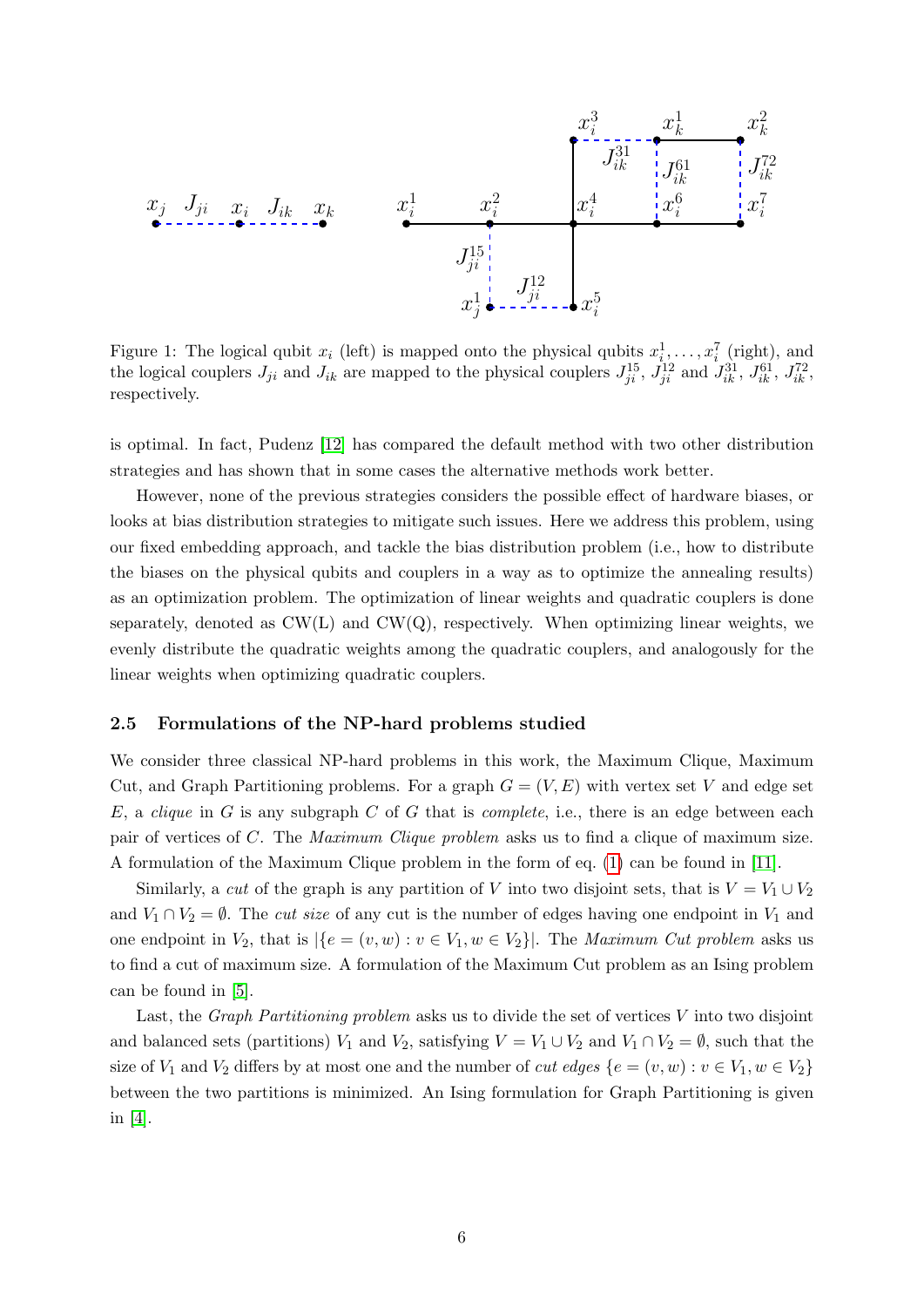#### <span id="page-6-1"></span>2.6 Differential evolution optimization

In this work, we aim to tune three parameters per qubit, that is, its spin indicator for spin reversal, its anneal offset, and its chain weights in case we are dealing with a chained qubit on the D-Wave Chimera hardware.

To carry out the optimization we employ the *differential optimization* solver of the *SciPy* library in Python [\[14\]](#page-11-3), available under the command scipy.optimize. differential evolution(), which implements the algorithm of Storn and Price [\[13\]](#page-11-4).

We employ the differential optimizer with a population size of 80 and 50 generations. We do not use the option *polishing*, i.e., no steepest decent with L-BFGS-B is performed to fine-tune the solution. All remaining parameters are left at their default values. The initial population is random, but we made sure to include default parameters for SR, AO, and CW given by D-Wave Systems, Inc. Lastly, we use elitism in the optimization, meaning that we make sure that the best solution is always passed on to the next generation, as opposed to the possibility of being replaced by crossover and random selection operations.

## <span id="page-6-0"></span>3 Experimental analysis

We will perform the optimization on a class of random test graphs, separately for the three problems introduced in Section [2.5,](#page-5-0) and evaluate the performance on a series of (unseen) testing graphs. With this, we aim to find out if it is possible to enhance the performance of the D-Wave 2000Q on a whole class of problem instances, since it is easy to see that due to the large search space, optimizing parameters for each newly solved problem is infeasible.

In all experiments, we fix the anneal duration at 1000 microseconds. We generate 10 training and 10 testing graphs, each with 65 vertices, the size of the largest complete graph embeddable onto the D-Wave hardware. We vary the density of the training and validation graphs in {0.25, 0.50, 0.75}. We use the majority vote unembedding algorithm. For Maximum Clique and Maximum Cut we use a chain strength of 1, and for Graph Partitioning a chain strength of  $20 \cdot 32 \cdot 33 \cdot d$ , where d is the graph density. This is similar to the choice in [\[4\]](#page-10-8), where the chain strength for Graph Partitioning is set to a prefactor multiplied with an estimate of the value of the objective function.

For the optimization, for each fixed point in the parameter search space, we perform 1000 anneals per graph, and record the average performance across all 10 training graphs, measured in both the value of the QUBO/Ising objective function and the energy (before unembedding) returned by the D-Wave annealer. For testing, we perform 10000 anneals per graph.

When reporting the experimental results, we denote by *Default-RE* the default behavior of the D-Wave annealer with a random embedding and with all other parameters set to their default values. As the optimization is performed on the same embedding, it is reasonable to try to find one that will result in the best performance on average. Hence, we try 30 random embeddings and choose one for each problem that yields the best objective function value during forward annealing with default parameters (since Maximum Clique and Maximum Cut are maximization problems, the higher the value the better, whereas for Graph Partitioning, which is a minimization problem, lower is better). We denote this as Default-OE (for default D-Wave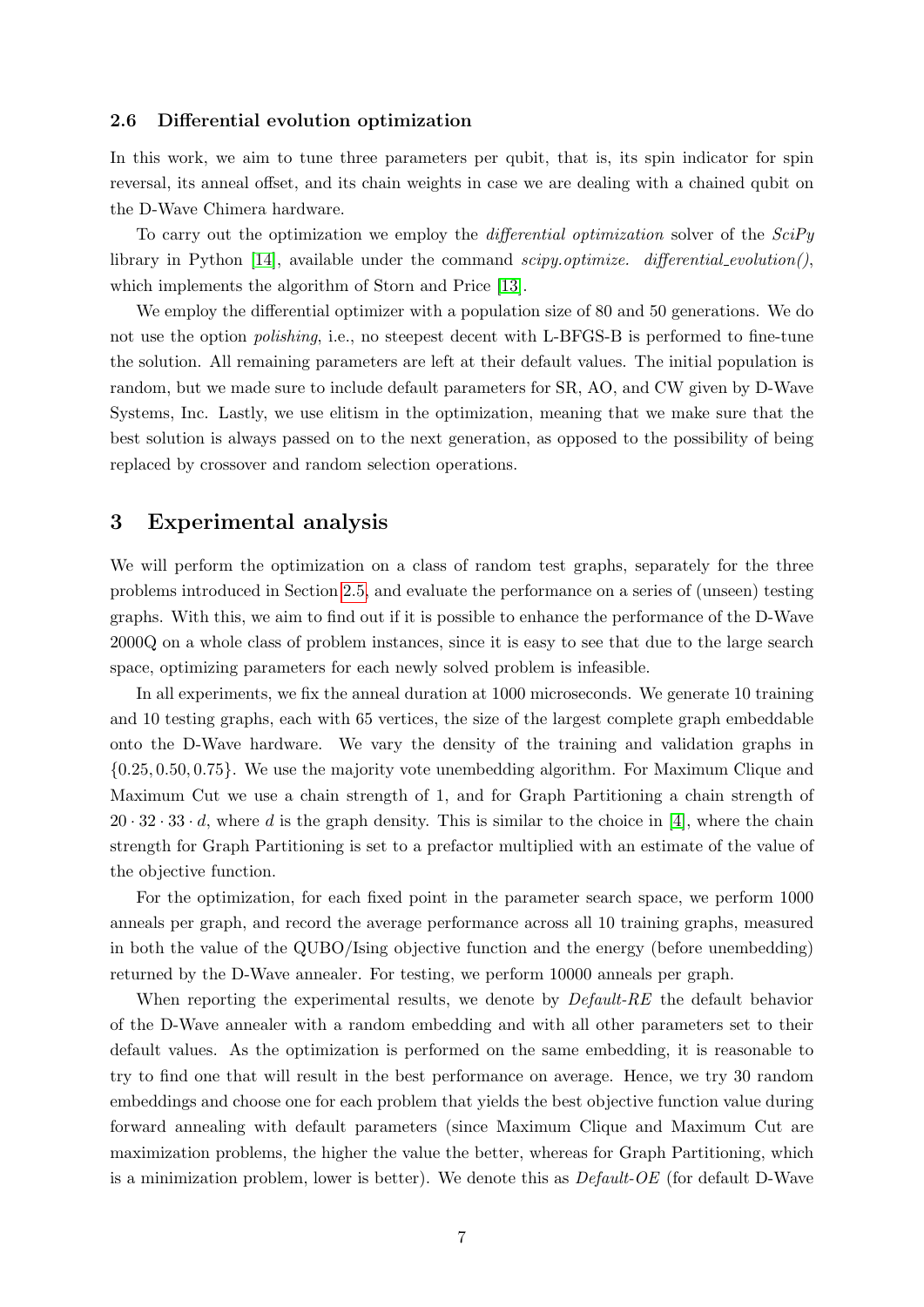

<span id="page-7-0"></span>Figure 2: Performance on test graphs compared to Default-OE for graphs of density 0.25 (left column), 0.5 (middle column), and 0.75 (right column). Metric is the cut size for the Maximum Cut problem (top row), cut size for the Graph Partitioning problem (middle row), and clique size for the Maximum Clique problem (bottom row).

with optimized embedding). Moreover, we denote by  $SR(Q)$  and  $SR(C)$  the tuned spin reversal on the qubit or chain level, and similarly  $AO(Q)$  and  $AO(C)$  denote the tuned anneal offsets on the qubit or chain level. Moreover,  $CW(L)$  and  $CW(Q)$  refer to setting the chain weights of linear or quadratic couplers. Since the D-Wave 2000Q features *auto\_scale* and *extended\_j\_range* are mutually exclusive, and because we use auto scaling for all experiments, we optimized  $CW(Q)$ without the extended J range feature.

We assess the performance of all methods using the time-to-solution metric, defined as the time to reach an optimum solution at least once with probability 0.99. It is computed as TTS =  $T_{\text{OPU}} \cdot \log(0.01)/\log(1-p)$ , where  $T_{\text{OPU}}$  is the solve time on D-Wave, and p is the proportion of times the optimal solution was found. Two caveats are worth mentioning: For problem instances where the optimal solution can be found using a classical solver, we are able to compute the time-to-optimal-solution, which we simply denote by TTS (time-to-solution). In case the optimal solution cannot be found in reasonable time, we relax this metric to timeto-best-solution, denoted by TBS, which uses the best solution found by any of the methods, instead of the provably best one. The TBS measure depends on the set of algorithms employed in the study, their parameters, and the D-Wave samples on which these algorithms are run. However, the setup of the simulations presented here is fixed, thus making the TBS measure well-defined. Lastly, the TTS measure we report does not include any classical computation time, nor the training portion of the optimization done for each problem.

Figure [2](#page-7-0) gives a graphical representation of our results on the suite of test graphs for all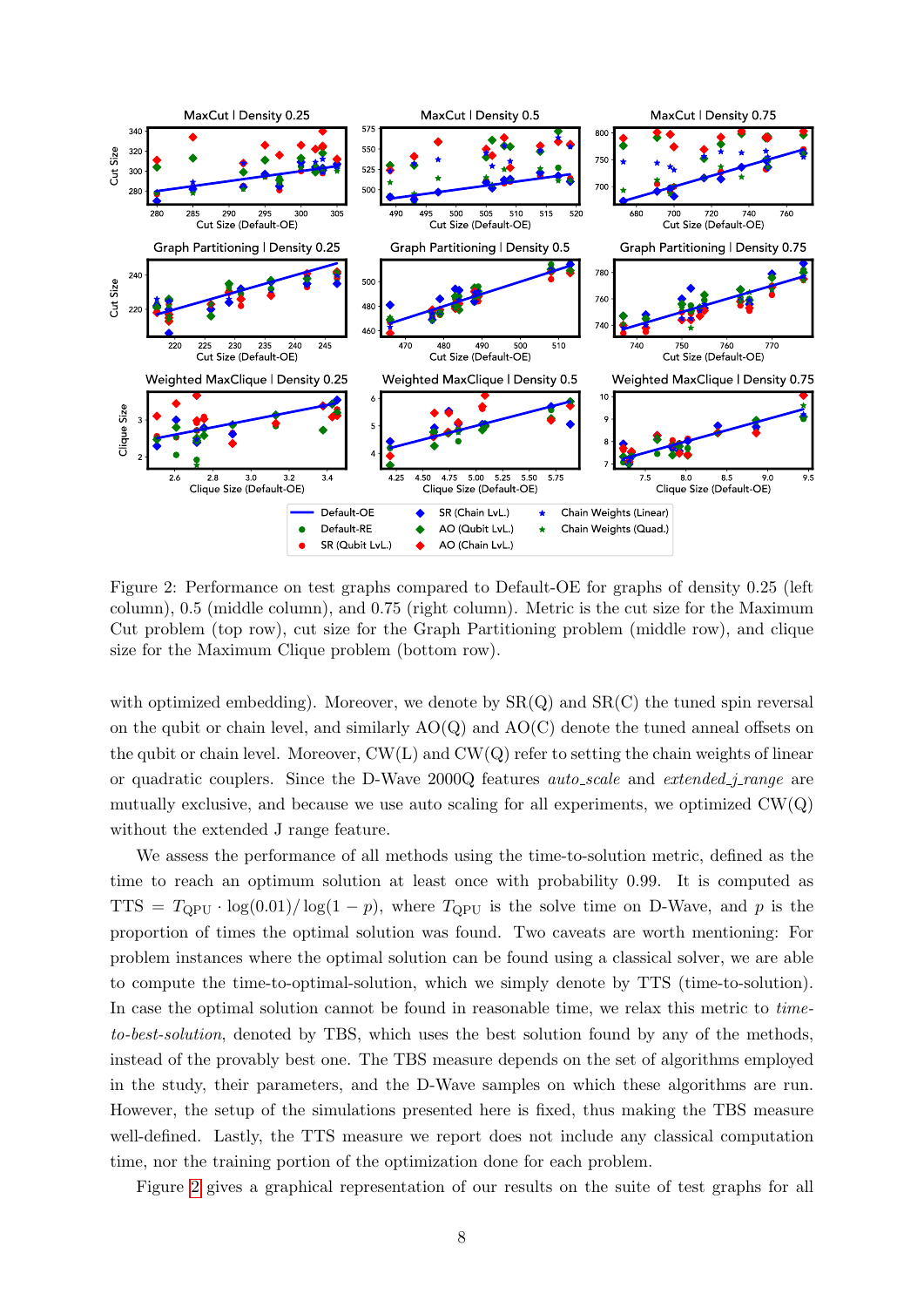| Problem    | Density | Default-OE | Default-RE        | SR(Q)             | SR(C)             | AO(Q)            | AO(C)  | CW(L)  | $\overline{\mathrm{CW}(Q)}$ |
|------------|---------|------------|-------------------|-------------------|-------------------|------------------|--------|--------|-----------------------------|
| MaxCut     | 0.25    |            |                   |                   |                   | 2857.8           | 5212.4 | 1121.0 |                             |
|            |         |            |                   |                   |                   | (1)              | (10)   | (1)    |                             |
|            | 0.5     |            |                   |                   |                   | 3246.2           | 3080.3 |        |                             |
|            |         |            |                   |                   |                   | (5)              | (6)    |        |                             |
|            | 0.75    |            |                   |                   |                   | 1436.1           | 3185.2 |        |                             |
|            |         |            |                   |                   |                   | (3)              | (9)    |        |                             |
| GraphPart. | 0.25    | 7179.0     |                   | 5809.4            | 3457.0            | 3869.6           | 4060.5 |        | 3396.9                      |
|            |         | (1)        |                   | (3)               | $\left(3\right)$  | $\left(1\right)$ | (2)    |        | (1)                         |
|            | 0.5     |            | 7215.7            | 7987.9            |                   | 6817.3           | 3569.4 | 3733.9 | 3853.2                      |
|            |         |            | $\left( 2\right)$ | $\left( 4\right)$ |                   | (1)              | (3)    | (1)    | (2)                         |
|            | 0.75    |            |                   | 7669.1            |                   |                  | 4286.7 |        | 3961.7                      |
|            |         |            |                   | (6)               |                   |                  | (3)    |        | (2)                         |
| MaxClique  | 0.25    | 14979.0    |                   | 11520.8           | 8226.6            |                  |        | 8292.9 | 10728.6                     |
|            |         | (3)        |                   | (1)               | (2)               |                  |        | (3)    | (2)                         |
|            | 0.5     | 683.1      | 6061.0            | 2612.8            | 5571.9            | 111.7            |        | 559.4  | 1754.3                      |
|            |         | (2)        | (3)               | (2)               | (2)               | (1)              |        | (2)    | (2)                         |
|            | 0.75    | 9.9        | 323.7             | 4.1               | 13825.2           |                  |        | 58.6   | 20.2                        |
|            |         | (1)        | (1)               | $\left(1\right)$  | $\left( 1\right)$ |                  |        | (1)    | (1)                         |

<span id="page-8-0"></span>Table 1: TBS (white) and TTS (gray) for the test graphs. Number of test graphs for which optimal solutions were found in parentheses. The best TTS and the highest number of optimal/best solutions found for each problem/density combination are given in bold. In case of a tie, the combination with the smallest TTS is chosen.

three problems. We measure results in the raw values of the found cut size (for Maximum Cut and Graph Partitioning) or clique size for the Maximum Clique problem. We observe that, compared to the baseline of Default-OE, SR as well as AO and CW seem to perform well for Maximum Cut. For the other two problems, it is mostly SR and AO on the chain level which perform best.

Next, the results for the TTS estimations are given in Table [1.](#page-8-0) It is complicated to rank the performances of these techniques, since two measures are of relevance here. First, a low TTS or TBS time is desired for any method. However, some methods might be able to achieve a low TTS/TBS time, but only at the expense of solving fewer test graphs than others, and a method solving almost all graphs usually incurs a higher TTS/TBS time (this occurs, for instance, for the Maximum Cut problem and density 0.25). We thus denote both the measured TTS/TBS time for the graph that could be solved, as well as the number of the graph problems for which the best solution could be found, in parentheses.

First, we note that for the Maximum Cut and Graph Partitioning problems, classical solvers are unable to find the optimal solution, meaning we have to resort to the TBS measure. For Maximum Cut, neither of the Optimized, Random, SR(Q), SR(C) method could compute the best known solution for any graph. Solely the optimized anneal offset feature (AO on qubit and chain level), and the optimized chain weights (CW for linear weights), can solve some of the graphs and attain best TBS measures. Overall, AO(C), annealing offsets at the chain level, gives the best performance for Maximum Cut.

For the Graph Partitioning problem, the optimized spin reversal can solve most problems on average, but only at the expense of incurring large TBS times. Using optimized anneal offsets on the chain level, as well as optimized chain weights (for quadratic couplers) yields best TBS times, however again at the expense of only solving few graphs which can bias the results. Spin reversal at the qubit level  $(SR(Q))$  seems to be performing the best for this type of problem.

For the Maximum Clique problem, we are able to solve problem instances classically to opti-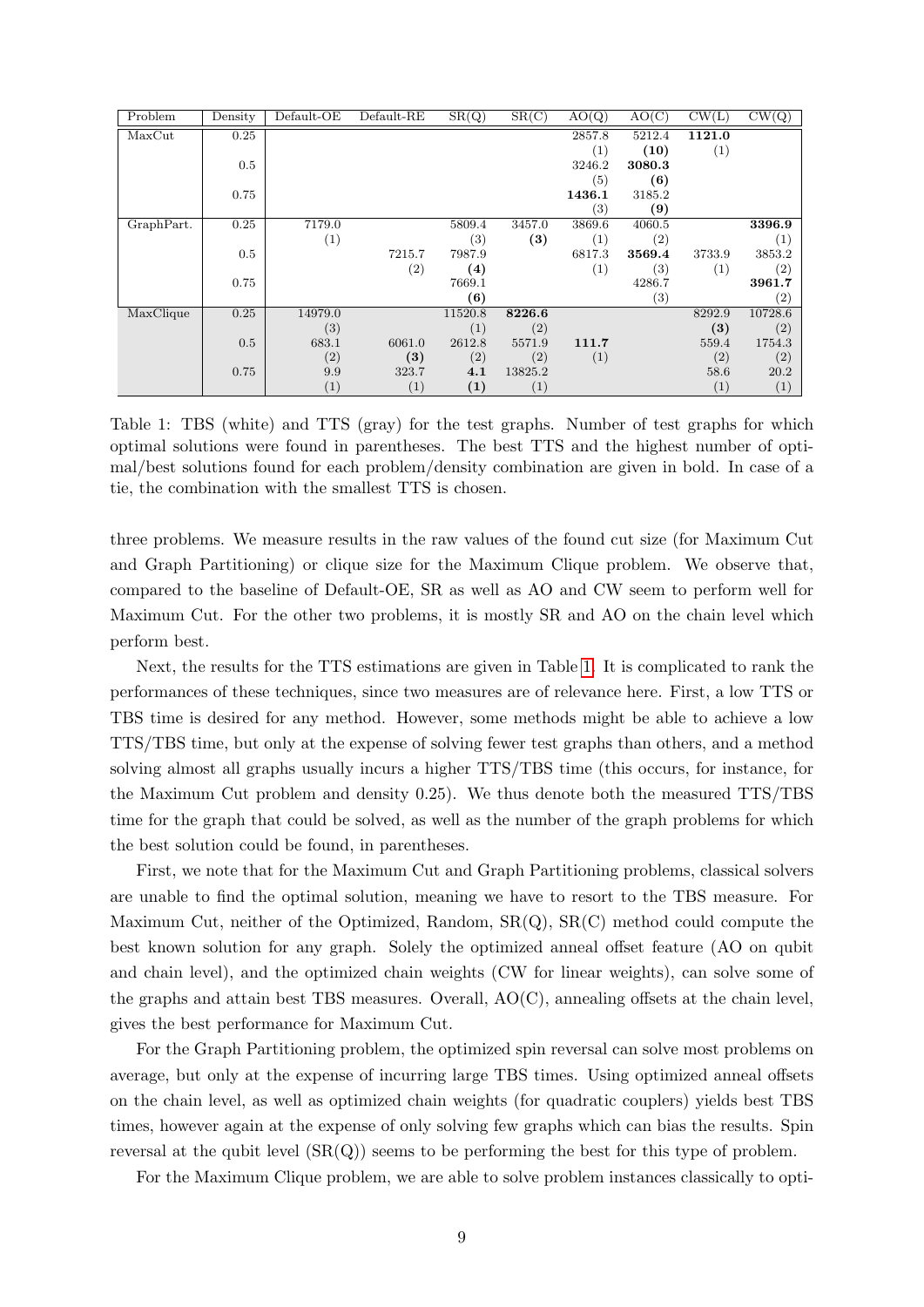| Problem    | Density | Default-RE | SR(Q)   | SR(C)  | (Q,    | AO  | $\mathbb{C}\mathrm{W}(\mathrm{L})$ | (Q)    |
|------------|---------|------------|---------|--------|--------|-----|------------------------------------|--------|
| MaxCut     | 0.25    | $-0.3$     | $-1.0$  | $-0.7$ | 4.2    | 8.8 | 0.8                                | $-1.0$ |
|            | 0.50    | 0.2        | $-0.0$  | 0.1    | 8.8    | 8.3 | 7.2                                | 1.3    |
|            | 0.75    | 0.0        | $-0.3$  | $-0.7$ | 9.0    | 9.9 | 4.4                                | 0.1    |
| GraphPart. | 0.25    | 0.3        | $1.6\,$ | 1.3    | 0.6    | 1.4 | 0.2                                | 0.6    |
|            | 0.50    | $-0.2$     | 0.6     | $-0.6$ | 0.0    | 0.4 | 0.1                                | 0.5    |
|            | 0.75    | $-0.2$     | 0.7     | $-0.7$ | $-0.4$ | 0.6 | 0.4                                | 0.2    |
| MaxClique  | 0.25    | $-8.8$     | 0.5     | 2.3    | $-4.6$ | 6.4 | $-1.8$                             | $-6.6$ |
|            | 0.50    | $-0.6$     | 1.2     | 2.3    | $-3.3$ | 5.5 | 0.3                                | 0.3    |
|            | 0.75    | $-2.2$     | $3.1\,$ | 1.8    | $-1.4$ | 0.3 | 0.1                                | 0.2    |

<span id="page-9-1"></span>Table 2: Improvement (%) in the value of the QUBO/Ising formulation compared to Default-OE for the test graphs.

mality using the function networkx.algorithms.clique.find cliques in Python's Networkx package, and thus report TTS times. We observe that all methods can only solve around two of the 10 test graphs, and that overall,  $SR(Q)$  and  $CW(Q)$  yield the best TTS times for the Maximum Clique problem.

Apart from reporting TBS/TTS times, we can also evaluate all methods using the value of the Ising or QUBO formulation on the bitstring returned by D-Wave. Doing this for the best of the 30 embeddings on D-Wave with default parameters (i.e., Default-OE) allows us to set a reference point, and we report the improvement (in percent) of the obtained value over this reference in Table [2.](#page-9-1)

For the Maximum Cut problem, optimized anneal offsets (both on the qubit and the chain level) resulted in the largest percent improvement. For graph partitioning, spin reversal on the qubit level performs best, though the improvements are only of the order of one percent. Surprisingly, using Default-RE for Maximum Cut and Graph Partitioning does not perform very different than Default-OE. Lastly, for Maximum Clique, using anneal offsets on the chain level performs considerably better than the other techniques for density 0.25 and 0.5, with spin reversal being best for high densities.

## <span id="page-9-0"></span>4 Discussion

This contribution considered optimizing three recent features of the D-Wave 2000Q annealer, these being spin reversal (on qubit or chain level), anneal offsets (on qubit or chain level), and chain weight distribution (for linear or quadratic couplers). After fixing the embedding, we perform a classical optimization over a suite of random test graphs using a differential evolution optimizer, and aim to investigate if it is possible to outperform the default D-Wave anneal setting with optimized parameters for these three techniques, meaning that we aim to tune it to work better on a whole class of problems.

We conclude that for random graphs, tuning anneal offsets indeed works best, yielding substantial improvements over the default D-Wave behavior, especially for the Maximum Cut and Graph Partitioning problems. Optimizing spin reversal and chain weights seems more dependent on the problem and measure.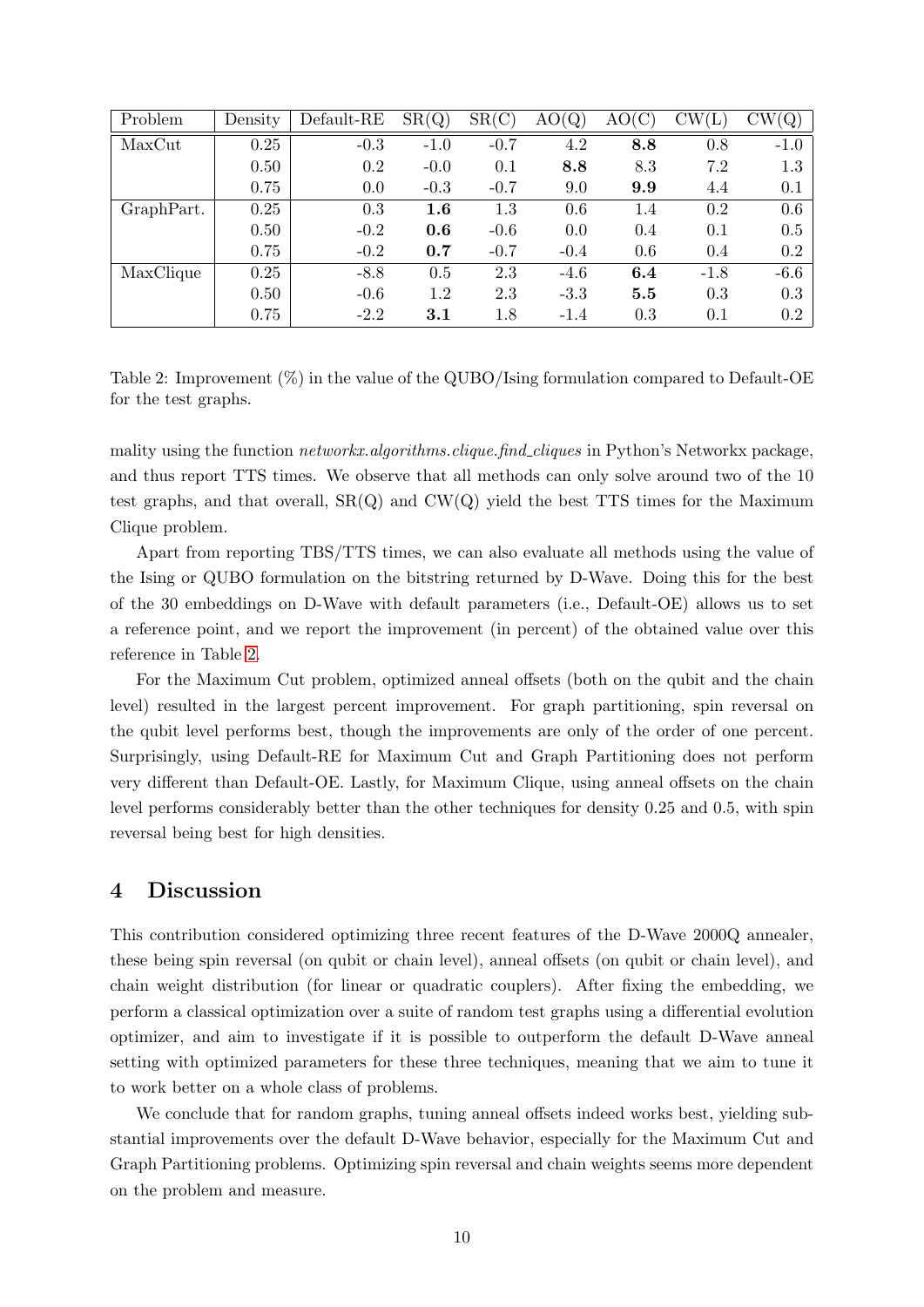This work leaves scope for a variety of future research avenues. First, we performed the optimization for SR, AO and CW individually, since each involves tuning around 2000 variables, and we found larger optimization problems to be infeasible. More elaborate optimization methods could allow us to optimize all parameters simultaneously, potentially improving results. Second, it would be interesting to extend the experiments to more classes of NP-hard problems, with the aim to see how much the trained parameters of SR, AO, or CW differ, and to investigate if the trained SR, AO, or CW can be recycled for certain classes. Third, the fixed embedding setup could allow us to determine if certain hardware qubits behave more favorably if consistently spin reversed, or if consistently employed with a particular anneal offset. Finally, though time consuming, our experiments would benefit from larger sets of testing and training graphs.

## Acknowledgments

This work has been supported by the US Department of Energy through the Los Alamos National Laboratory. Los Alamos National Laboratory is operated by Triad National Security, LLC, for the National Nuclear Security Administration of U.S. Department of Energy (Contract No. 89233218CNA000001) and by the Laboratory Directed Research and Development program of Los Alamos National Laboratory under project numbers 20190065DR and 20180267ER.

# References

- <span id="page-10-4"></span>[1] Evgeny Andriyash, Zhengbing Bian, Fabi´an A. Chudak, Andrew D. King, and William G. Macready. Boosting integer factoring performance via quantum annealing offsets. Technical report, D-Wave Systems, 2016.
- <span id="page-10-1"></span>[2] Guillaume Chapuis, Hristo Djidjev, Georg Hahn, and Guillaume Rizk. Finding Maximum Cliques on the D-Wave Quantum Annealer. J Signal Process Sys, 91(3-4):363–377, 2019.
- <span id="page-10-0"></span>[3] D-Wave Systems. Quantum Computing for the Real World Today, 2000.
- <span id="page-10-8"></span>[4] D-Wave Systems. Graph Partitioning QUBO, 2019.
- <span id="page-10-7"></span>[5] D-Wave Systems. Maximum Cut QUBO, 2019.
- <span id="page-10-3"></span>[6] D-Wave Systems. D-Wave System Documentation: Solving a Problem on the QPU – Using Spin-Reversal (Gauge) Transforms. Technical report, D-Wave Systems, 2020.
- <span id="page-10-2"></span>[7] D-Wave Systems. Technical Description of the D-Wave Quantum Processing Unit, 2020.
- <span id="page-10-6"></span>[8] Andrew D. King, Emile Hoskinson, Trevor Lanting, Evgeny Andriyash, and Mohammad H. Amin. Degeneracy, degree, and heavy tails in quantum annealing. Phys Rev A, 93(5), 2016.
- <span id="page-10-5"></span>[9] E. Pelofske, G. Hahn, and H. Djidjev. Optimizing the Spin Reversal Transform on the D-Wave 2000Q. In Proceedings of the 2019 IEEE International Conference on Rebooting Computing (ICRC), pages 1–8, 2019.